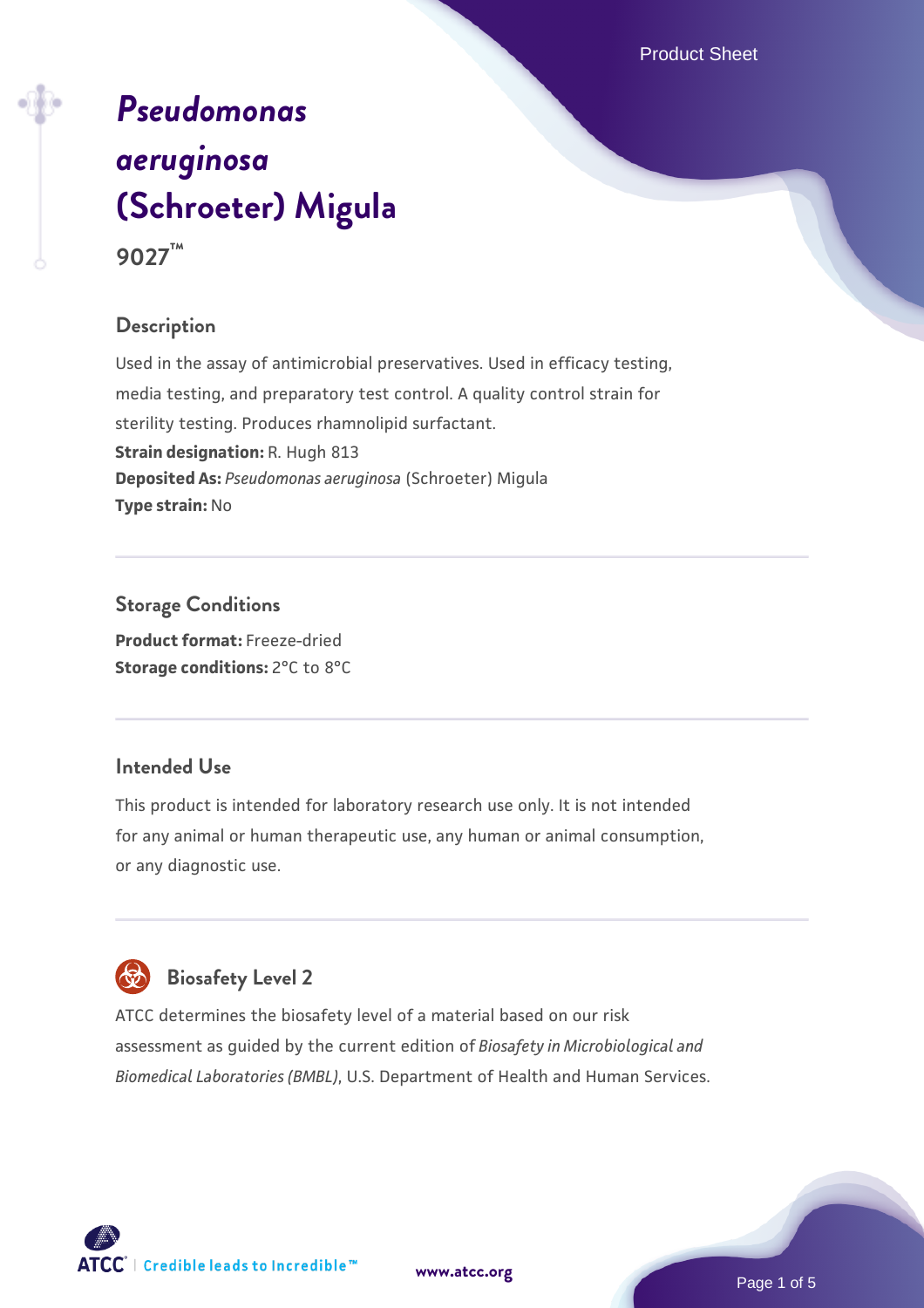## **[Pseudomonas aeruginosa](https://www.atcc.org/products/9027) [\(Schroeter\) Migula](https://www.atcc.org/products/9027)** Product Sheet **9027**

It is your responsibility to understand the hazards associated with the material per your organization's policies and procedures as well as any other applicable regulations as enforced by your local or national agencies.

ATCC highly recommends that appropriate personal protective equipment is always used when handling vials. For cultures that require storage in liquid nitrogen, it is important to note that some vials may leak when submersed in liquid nitrogen and will slowly fill with liquid nitrogen. Upon thawing, the conversion of the liquid nitrogen back to its gas phase may result in the vial exploding or blowing off its cap with dangerous force creating flying debris. Unless necessary, ATCC recommends that these cultures be stored in the vapor phase of liquid nitrogen rather than submersed in liquid nitrogen.

# **Certificate of Analysis**

For batch-specific test results, refer to the applicable certificate of analysis that can be found at www.atcc.org.

# **Growth Conditions**

**Medium:**  [ATCC Medium 3: Nutrient agar or nutrient broth](https://www.atcc.org/-/media/product-assets/documents/microbial-media-formulations/3/atcc-medium-3.pdf?rev=7510837507e64d849c62a46b5b2197a1) **Temperature:** 37°C **Atmosphere:** Aerobic

### **Handling Procedures**

1. Open vial according to enclosed instructions.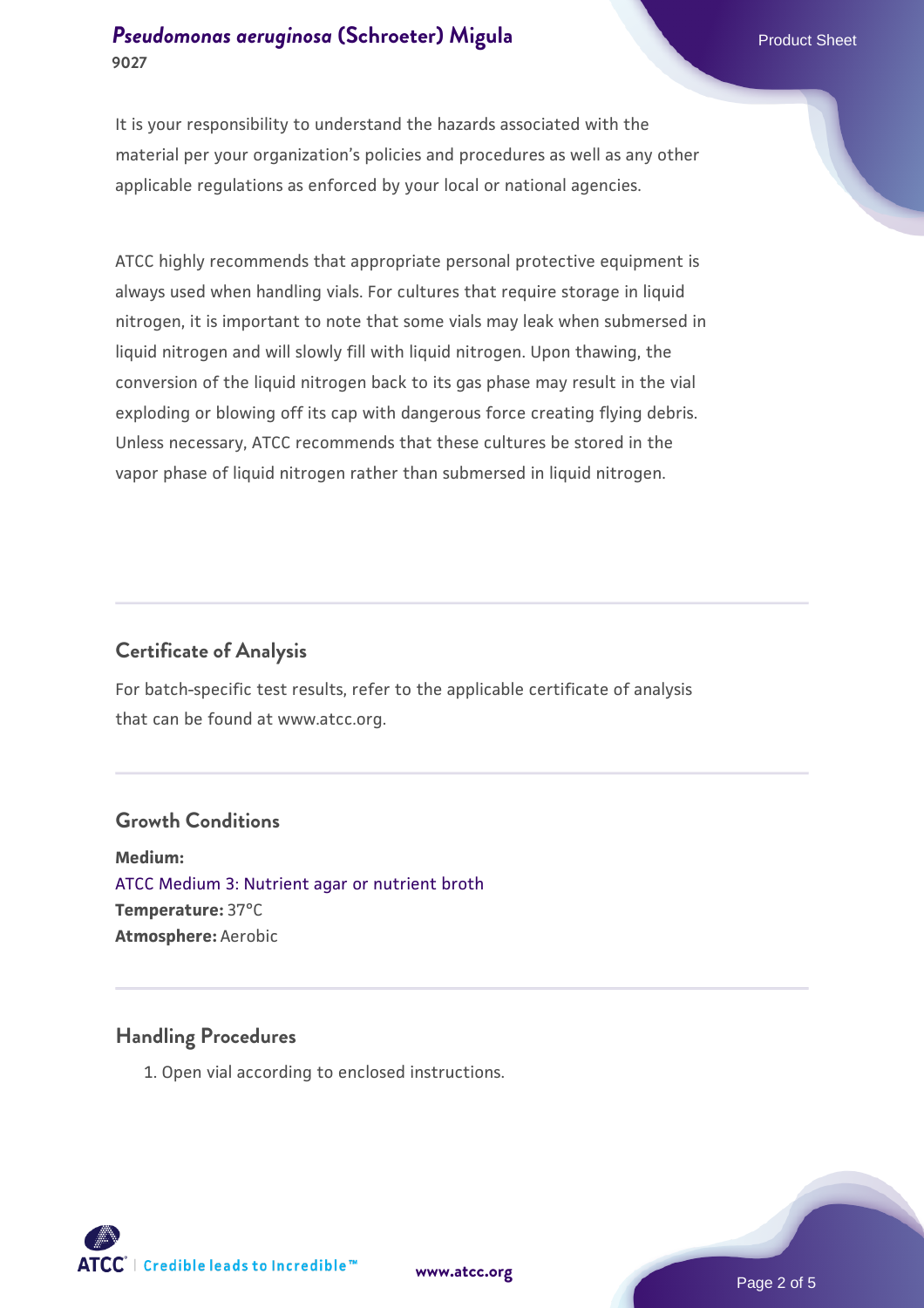# **[Pseudomonas aeruginosa](https://www.atcc.org/products/9027) [\(Schroeter\) Migula](https://www.atcc.org/products/9027)** Product Sheet **9027**

- 2. Using a single tube of #3 broth (5 to 6 mL), withdraw approximately 0.5 to 1.0 mL with a Pasteur or 1.0 mL pipette. Rehydrate the entire pellet.
- 3. Aseptically transfer this aliquot back into the broth tube. Mix well.
- 4. Use several drops of the suspension to inoculate a #3 agar slant and/or plate.
- 5. Incubate all tubes and plate at 37°C for 24 hours.

#### **Notes**

Both fluorescein and pyocyanin pigments are produced. Purified genomic DNA of this strain is available as ATCC® 9027D-5™. This strain is available as Certified Reference Material ATCC® CRM-9027™. Additional information on this culture is available on the ATCC<sup>®</sup> web site at www.atcc.org.

## **Material Citation**

If use of this material results in a scientific publication, please cite the material in the following manner: *Pseudomonas aeruginosa* (Schroeter) Migula (ATCC 9027)

# **References**

References and other information relating to this material are available at www.atcc.org.

### **Warranty**

The product is provided 'AS IS' and the viability of ATCC® products is warranted for 30 days from the date of shipment, provided that the customer has stored and handled the product according to the information

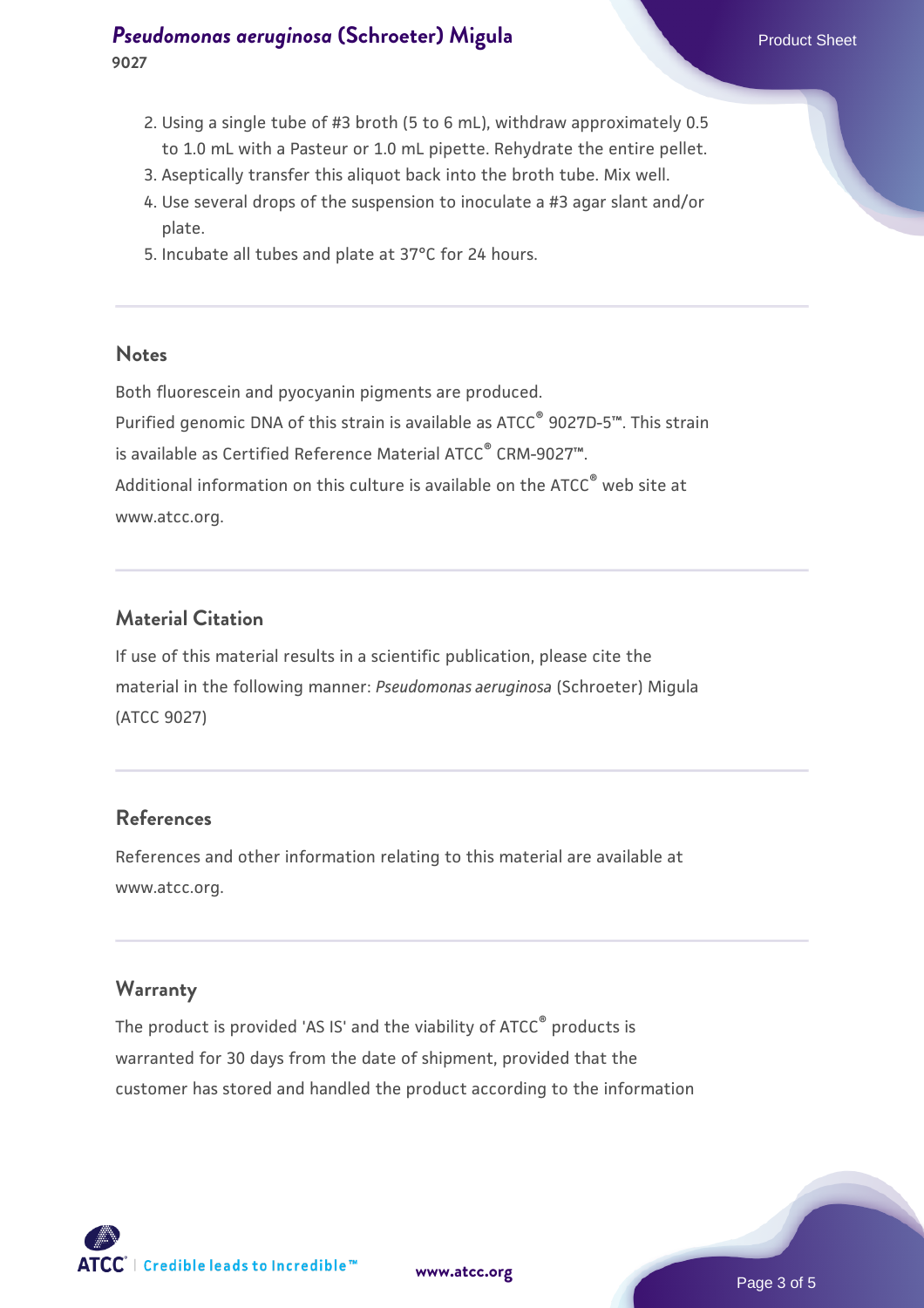## **[Pseudomonas aeruginosa](https://www.atcc.org/products/9027) [\(Schroeter\) Migula](https://www.atcc.org/products/9027)** Product Sheet **9027**

included on the product information sheet, website, and Certificate of Analysis. For living cultures, ATCC lists the media formulation and reagents that have been found to be effective for the product. While other unspecified media and reagents may also produce satisfactory results, a change in the ATCC and/or depositor-recommended protocols may affect the recovery, growth, and/or function of the product. If an alternative medium formulation or reagent is used, the ATCC warranty for viability is no longer valid. Except as expressly set forth herein, no other warranties of any kind are provided, express or implied, including, but not limited to, any implied warranties of merchantability, fitness for a particular purpose, manufacture according to cGMP standards, typicality, safety, accuracy, and/or noninfringement.

### **Disclaimers**

This product is intended for laboratory research use only. It is not intended for any animal or human therapeutic use, any human or animal consumption, or any diagnostic use. Any proposed commercial use is prohibited without a license from ATCC.

While ATCC uses reasonable efforts to include accurate and up-to-date information on this product sheet, ATCC makes no warranties or representations as to its accuracy. Citations from scientific literature and patents are provided for informational purposes only. ATCC does not warrant that such information has been confirmed to be accurate or complete and the customer bears the sole responsibility of confirming the accuracy and completeness of any such information.

This product is sent on the condition that the customer is responsible for and assumes all risk and responsibility in connection with the receipt, handling, storage, disposal, and use of the ATCC product including without limitation taking all appropriate safety and handling precautions to minimize health or environmental risk. As a condition of receiving the material, the customer agrees that any activity undertaken with the ATCC product and any progeny or modifications will be conducted in compliance with all applicable laws,



**[www.atcc.org](http://www.atcc.org)**

Page 4 of 5